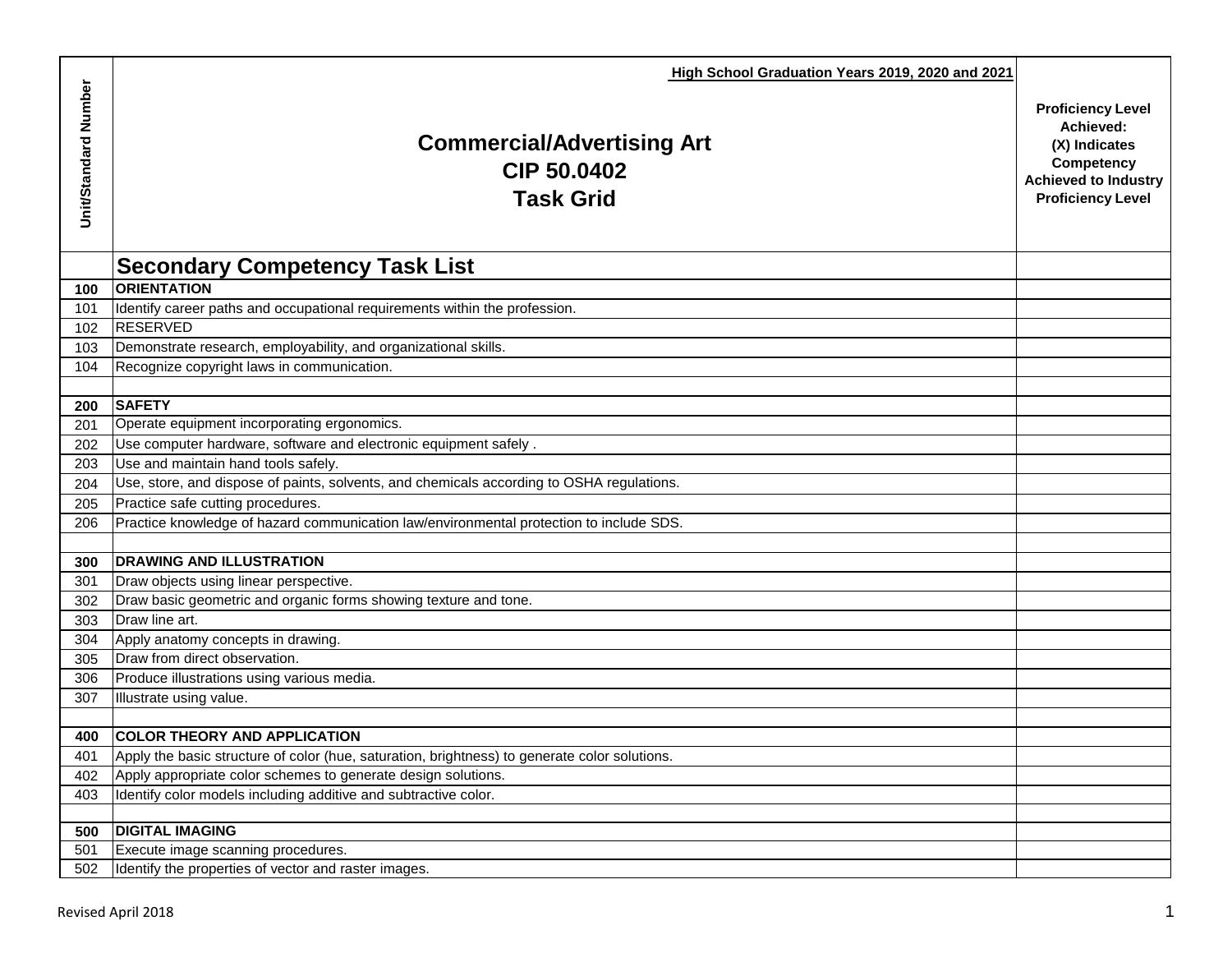|                      | High School Graduation Years 2019, 2020 and 2021                            |                                                                                                                                 |
|----------------------|-----------------------------------------------------------------------------|---------------------------------------------------------------------------------------------------------------------------------|
| Unit/Standard Number | <b>Commercial/Advertising Art</b><br><b>CIP 50,0402</b><br><b>Task Grid</b> | <b>Proficiency Level</b><br>Achieved:<br>(X) Indicates<br>Competency<br><b>Achieved to Industry</b><br><b>Proficiency Level</b> |
| 503                  | Utilize basic functions of a page layout software.                          |                                                                                                                                 |
| 504                  | Utilize intermediate functions of a page layout software.                   |                                                                                                                                 |
| 505                  | Utilize a basic functions of a vector-based drawing program.                |                                                                                                                                 |
| 506                  | Utilize intermediate functions of a vector-based drawing program.           |                                                                                                                                 |
| 507                  | Utilize basic functions of a raster-based image editing software.           |                                                                                                                                 |
| 508                  | Utilize intermediate functions of a raster-based image editing software.    |                                                                                                                                 |
| 509                  | Utilize use of input, output and storage devices.                           |                                                                                                                                 |
| 510                  | Utilize different file formats correctly.                                   |                                                                                                                                 |
| 511                  | Organize and manage digital files.                                          |                                                                                                                                 |
| 512                  | Utilize basic functions of a web page design software.                      |                                                                                                                                 |
|                      |                                                                             |                                                                                                                                 |
| 600                  | <b>DESIGN, LAYOUT AND PRODUCTION</b>                                        |                                                                                                                                 |
| 601                  | Research the history of advertising design.                                 |                                                                                                                                 |
| 602                  | Apply elements and principles of design.                                    |                                                                                                                                 |
| 603                  | Interpret a creative or design brief.                                       |                                                                                                                                 |
| 604                  | Produce thumbnails, roughs and comprehensive.                               |                                                                                                                                 |
| 605                  | Design a logo.                                                              |                                                                                                                                 |
| 606                  | Create a design for a package.                                              |                                                                                                                                 |
| 607                  | Utilize basic knowledge of printing processes.                              |                                                                                                                                 |
| 608                  | Design promotional materials.                                               |                                                                                                                                 |
| 609                  | Prepare files for output.                                                   |                                                                                                                                 |
| 610                  | Utilize printer's marks and prepare color separations.                      |                                                                                                                                 |
| 611                  | Execute knowledge of basic math, proportions, and measurements.             |                                                                                                                                 |
|                      | <b>TYPOGRAPHY</b>                                                           |                                                                                                                                 |
| 700<br>701           | Identify the anatomy and classification of type.                            |                                                                                                                                 |
| 702                  | Identify typographic styles.                                                |                                                                                                                                 |
| 703                  | Manipulate type through character and paragraph formatting.                 |                                                                                                                                 |
| 704                  | Choose and apply appropriate typeface.                                      |                                                                                                                                 |
|                      |                                                                             |                                                                                                                                 |
| 800                  | <b>DIGITAL PHOTOGRAPHY</b>                                                  |                                                                                                                                 |
| 801                  | Operate digital camera and accessories.                                     |                                                                                                                                 |
| 802                  |                                                                             |                                                                                                                                 |
|                      | Compose a photograph through the lens.                                      |                                                                                                                                 |
| 803                  | Differentiate lighting options and their effects.                           |                                                                                                                                 |